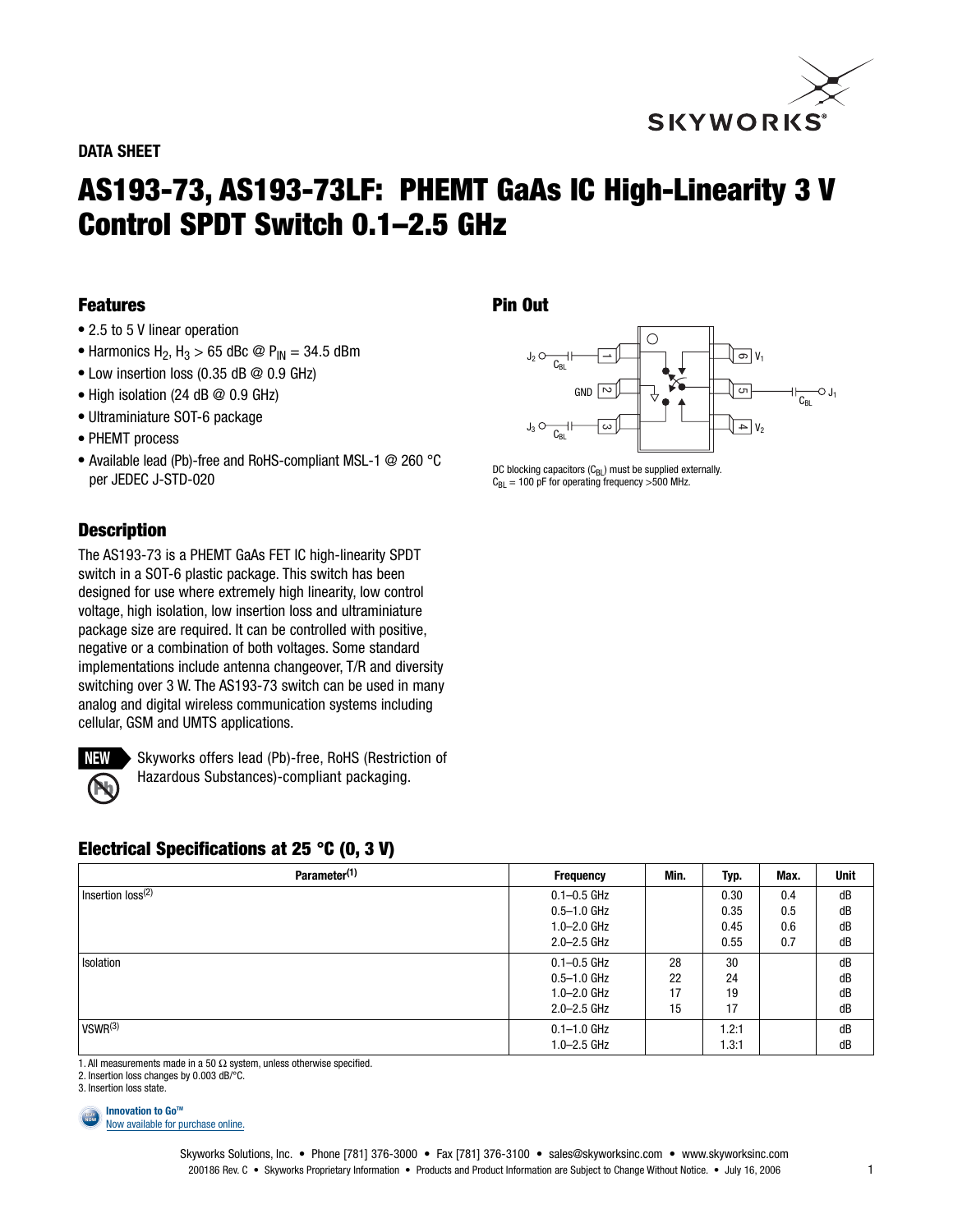# **Operating Characteristics at 25 °C (0, 3 V)**

| <b>Parameter</b>                    | <b>Condition</b>                                                                                                                                         | <b>Frequency</b> | Min. | Typ.  | Max. | <b>Unit</b>   |
|-------------------------------------|----------------------------------------------------------------------------------------------------------------------------------------------------------|------------------|------|-------|------|---------------|
| Switching characteristics           |                                                                                                                                                          |                  |      |       |      |               |
| Rise, fall                          | 10/90% or 90/10% RF                                                                                                                                      |                  |      | 60    |      | ns            |
| On, off                             | 50% CTL to 90/10% RF                                                                                                                                     |                  |      | 100   |      | ns            |
| Video feedthru                      | $T_{\text{RISE}} = 1$ ns, BW = 500 MHz                                                                                                                   |                  |      | 50    |      | mV            |
| Input power for -0.1 dB compression | $V_{\text{CTI}} = 0/3 V$                                                                                                                                 | $0.9$ GHz        |      | 37    |      | dBm           |
| Harmonics $H_2$ , $H_3$             | $P_{IN} = 34.5$ dBm                                                                                                                                      | $0.9$ GHz        |      | $-65$ |      | dBc           |
| Thermal resistance                  |                                                                                                                                                          |                  |      | 25    |      | $\degree$ C/W |
| Control voltages                    | $V_{1.0W} = 0$ to 0.2 V @ 20 µA max.<br>$V_{\text{HIGH}} = 2.5 \text{ V} \text{ @ } 100 \text{ µA max.}$ to $5 \text{ V} \text{ @ } 200 \text{ µA max.}$ |                  |      |       |      |               |

# **Typical Performance Data**



Skyworks Solutions, Inc. • Phone [781] 376-3000 • Fax [781] 376-3100 • sales@skyworksinc.com • www.skyworksinc.com July 16, 2006 • Skyworks Proprietary Information • Products and Product Information are Subject to Change Without Notice. • 200186 Rev. C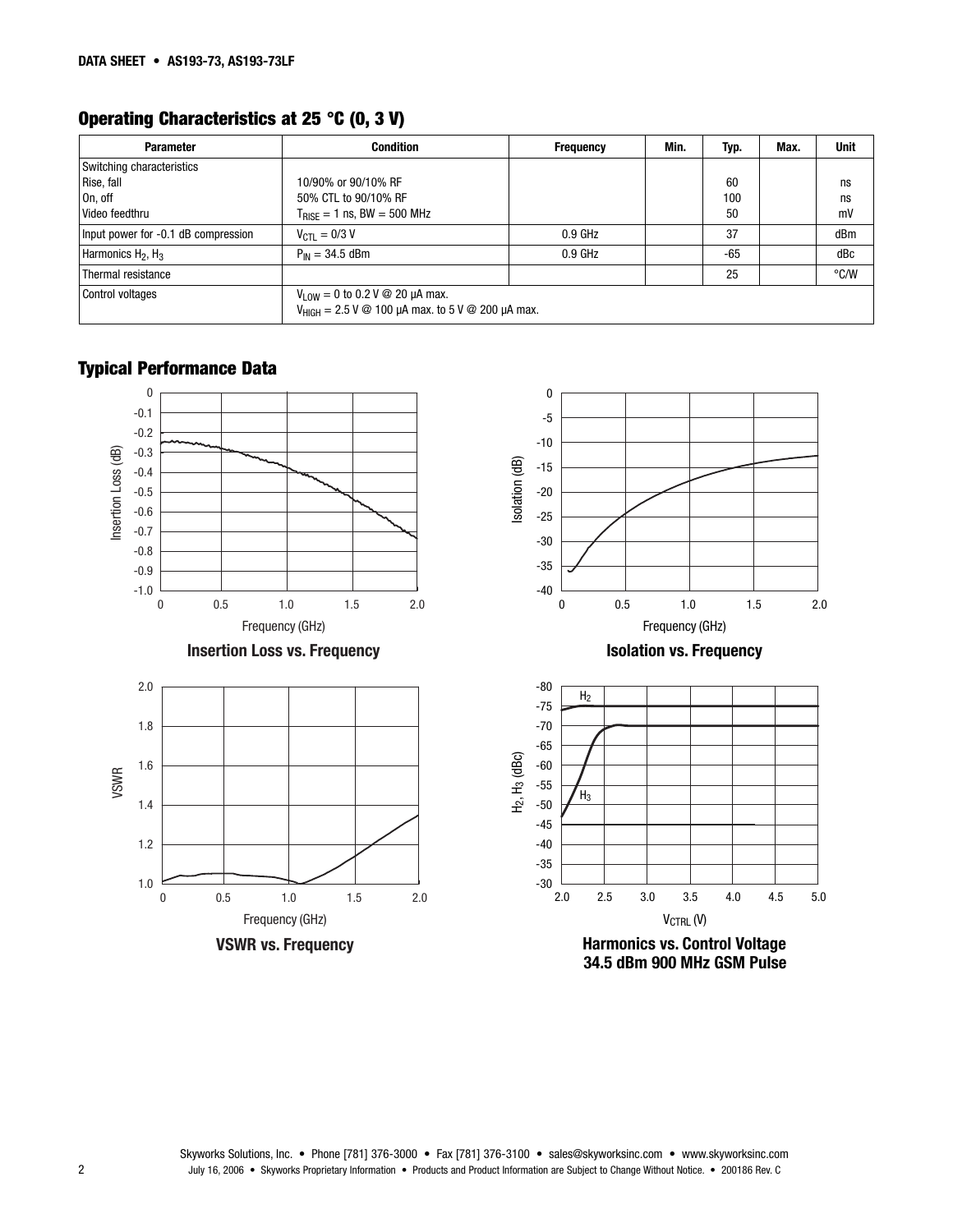# **Absolute Maximum Ratings**

| <b>Characteristic</b> | Value                                  |  |
|-----------------------|----------------------------------------|--|
| RF input power        | 6 W max. $> 900$ MHz,<br>0/5 V control |  |
| Control voltage       | $-0.2$ V, $+8$ V                       |  |
| Operating temperature | $-40$ °C to $+85$ °C                   |  |
| Storage temperature   | $-65$ °C to $+150$ °C                  |  |

Performance is guaranteed only under the conditions listed in the specifications table and is not guaranteed under the full range(s) described by the Absolute Maximum specifications. Exceeding any of the absolute maximum/minimum specifications may result in permanent damage to the device and will void the warranty.

**CAUTION:** Although this device is designed to be as robust as possible, ESD (Electrostatic Discharge) can damage this device. This device must be protected at all times from ESD. Static charges may easily produce potentials of several kilovolts on the human body or equipment, which can discharge without detection. Industry-standard ESD precautions must be employed at all times.

# **[Recommended Solder Reflow Profiles](http://www.skyworksinc.com/products_display_item.asp?did=2071 )**

Refer to the *"Recommended Solder Reflow Profile"* Application Note.

#### **Tape and Reel Information**

Refer to the *["Discrete Devices and IC Switch/Attenuators](http://www.skyworksinc.com/products_display_item.asp?did=2122 )  Tape and Reel Package Orientation"* Application Note.

## **Truth Table**

|                                       | Vo                | $J_1-J_2$      | $J_1-J_3$        |  |
|---------------------------------------|-------------------|----------------|------------------|--|
|                                       | V <sub>HIGH</sub> | Isolation      | Insertion loss   |  |
| V <sub>HIGH</sub>                     |                   | Insertion loss | <b>Isolation</b> |  |
| All other conditions not recommended. |                   |                |                  |  |

 $V_{HIGH} = 2.5$  to 5 V.

## **SOT-6**